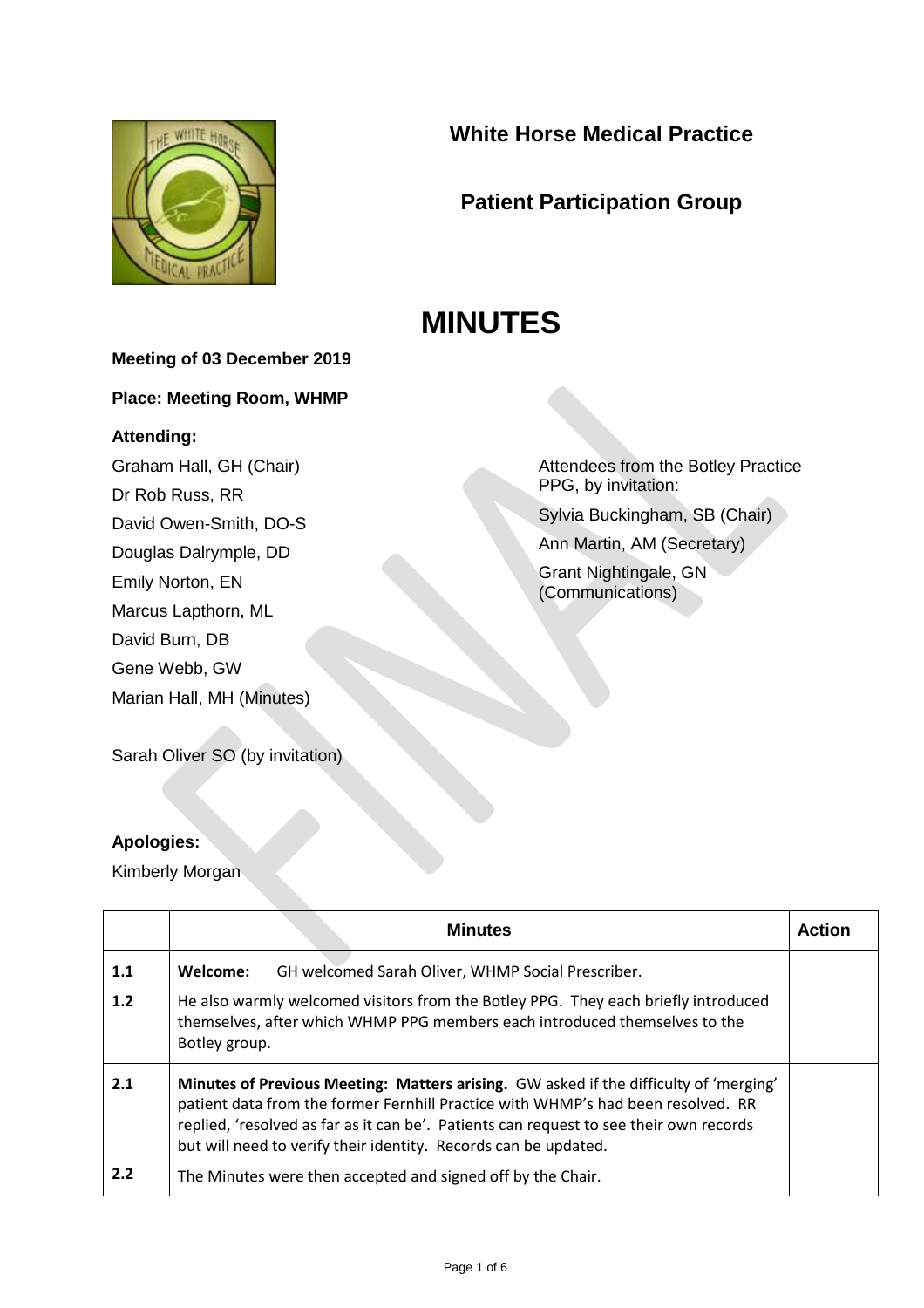#### **3 Practice Related Matters: Patient Care:**

#### **3.1 PCN Update:**

**3.2**

DO-S advised that our second Social Prescriber had withdrawn from the position before starting, which was annoying. We will revisit the position in the Spring. For now actively seeking a Clinical Pharmacist, and just about to advertise for the Physician Assistant role. Most of the background administrative work is now sorted, though issues around data sharing between PCN members, remains an unclear matter. Both NHSE and OCCG are supposedly going to supply detail on how this will be resolved.

SO. said she spent the first 4 weeks making visits and compiling a directory of the patients for whom she is responsible. They suffer from long term conditions, such as: a) Type 2 Diabetes, b) Heart Disease, and c) Chronic Obstructive Pulmonary Disorder (COPD) and are referred to her by GPs. After their initial assessment, they are seen again, a week or so later, for a fuller review of their living circumstances, with a view to making improvements, which will help them in day-to-day living with their conditions. Typically, many of these patients are isolated or lonely and/or have hitherto needed to pay frequent visits to WHMP. Sometimes, it is helpful for SO to refer them to one or more of a variety of local community activities.

SO mentioned the NHS 'Healthy Towns' of Bicester and Barton in Oxfordshire, where blue lines have been painted alongside roads to mark the routes of 2K and 5K walks (or runs) for people keen on exercise, to follow.

**3.1 (again)** In answer to a question from DD, RR explained that WHMP had already decided to recruit a Social Prescriber (SP) before the formation of PCNs was announced. But the WHMP and Botley PCN came into being before SO was appointed. The result is that, while the White Horse/Botley PCN has a budget for one SP, there is at present no budget for a second. Consequently, SO needs to spend some of her time to cover the needs of Botley/Kennington patients.

> RR said this was part of the process of moving from a National **Illness** Service to a National **Health** Service. MIND Clinics and 'Slow Medicine' were also considered a part of this initiative and WHMP was keen on it. In view of EN's existing interests, it was suggested that EN and SO should liaise and might work together in this context.

There was some discussion about the Vale of White Horse Health and Wellbeing Strategy, under which a total of £6 million of Section 106 money had been procured from developers. This would be used for a wide range of new leisure and recreational facilities, i.e. not for leisure centres alone. Of this amount, £250,000 would be for the Faringdon area.

RR said that NHS funding for the PCN came through OCCG and agreed that, under the NHS 10-year plan for transformative change, the future of OCCG was uncertain, although this was unlikely to change imminently. Part of the objective was to alleviate pressure on GP's time without compromising the quality of service delivery. In this connection, he mentioned the new role of Physician Associates, who would have a broad base of medical knowledge, though somewhat less detailed than that of GPs on individual aspects. They would work in teams, each of which would include a senior doctor and salaried doctors. In answer to a question from GH, RR agreed that the services of Practice Nurses and District Nurses could eventually be linked, although this was unlikely to happen before years 8-10 of the 10-year plan.

RR said that if it became possible for Mental Health provision by PCNs (through Community Psychiatric Nurses) and those elements of Mental Health Care, which are provided by Adult Social Workers (funded from Local Authority budgets) to be combined, this would represent the attainment of a major objective, which could potentially provide a better-rounded service with the more efficient use of funds.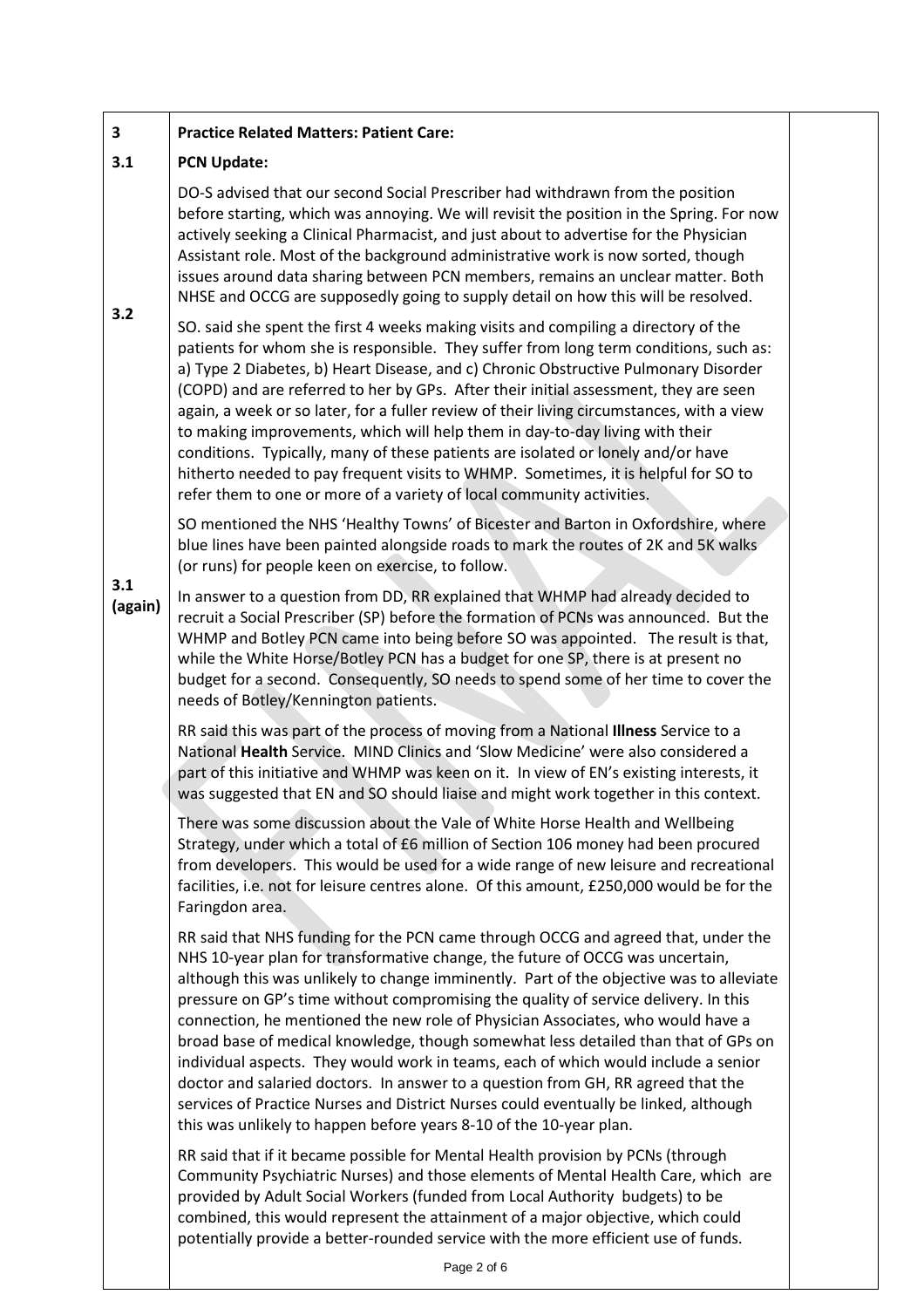| 3.                                            | <b>Practice related: Patient Care</b>                                                                                                                                                                                                                                                                                                                                                                   |  |
|-----------------------------------------------|---------------------------------------------------------------------------------------------------------------------------------------------------------------------------------------------------------------------------------------------------------------------------------------------------------------------------------------------------------------------------------------------------------|--|
| 3.2                                           | <b>Social Prescribing: Sarah Oliver</b>                                                                                                                                                                                                                                                                                                                                                                 |  |
| (Cont.)                                       | SO outlined her role as the first Social Prescriber (and employee!) for the PCN. She<br>advised that her initial work had been to research and create a 'source book/directory'<br>of services to serve and assist her patient base. Sarah has now started taking direct GP<br>referrals, initially under guidance from a GP. Sarah is working out of Botley and WHMP<br>on certain days.               |  |
| <b>Other Patient Care Matters: Flu</b><br>3.3 |                                                                                                                                                                                                                                                                                                                                                                                                         |  |
| (Extra)                                       | RR said that for various reasons, this year's Flu campaign nationally, was about 3 or 4<br>weeks late in starting. There are 3 different vaccines for different age groups. The<br>programme is now on schedule. DB said the flu campaign is well advertised in local<br>monthly newspapers and magazines. Facebook as a possibility was also mentioned.                                                |  |
|                                               | GW mentioned the many Flu leaflet holders on display in the Practice. GH said the<br>automated check in system also presented a vaccination reminder for patients.                                                                                                                                                                                                                                      |  |
| 4.                                            | <b>Practice related: Operational</b>                                                                                                                                                                                                                                                                                                                                                                    |  |
|                                               |                                                                                                                                                                                                                                                                                                                                                                                                         |  |
| 4.1                                           | <b>New Team Leader Structure:</b>                                                                                                                                                                                                                                                                                                                                                                       |  |
|                                               | DO-S outlined the new structure, with each team having a manager, and the<br>Secretaries and Administration teams had been merged to become Business Support.                                                                                                                                                                                                                                           |  |
| 4.2                                           | <b>Business Planning Day:</b>                                                                                                                                                                                                                                                                                                                                                                           |  |
|                                               | DO-S advised that he had presented his thoughts after his first 100 days at WHMP, to<br>the Partners at a Business Planning Day on November 26 <sup>th</sup> at the Defence Academy.<br>This basically outlined the need to get the Practice organised for the continuing and<br>future growth of patient numbers, plus PCN staff requirements. It will be a c.6 month<br>programme to mid-summer 2020. |  |
| 4.3                                           | Other:                                                                                                                                                                                                                                                                                                                                                                                                  |  |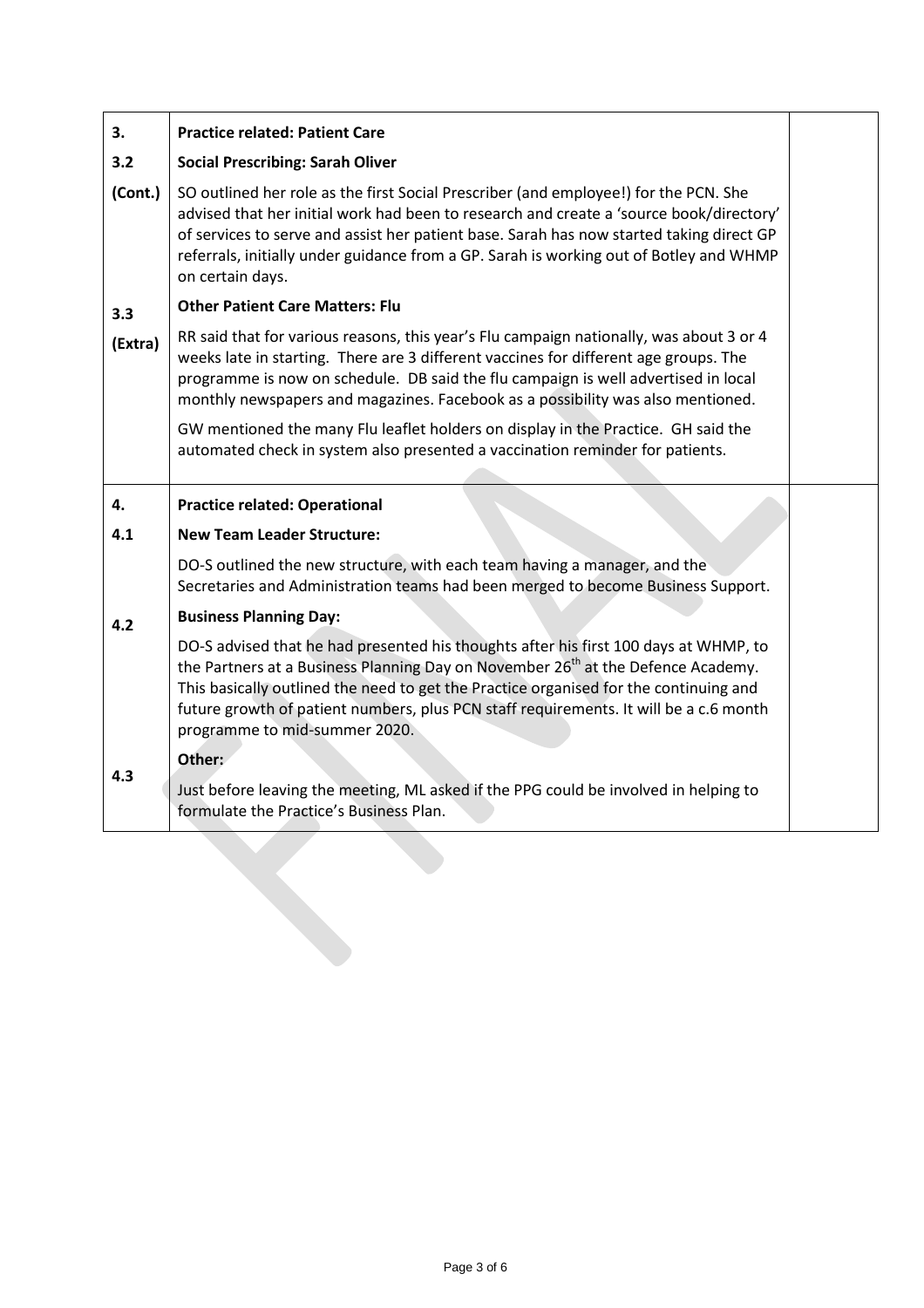| 5   | <b>PPG Team updates:</b>                                                                                                                                                                                                                                                                                                                                                                                                                  |                      |
|-----|-------------------------------------------------------------------------------------------------------------------------------------------------------------------------------------------------------------------------------------------------------------------------------------------------------------------------------------------------------------------------------------------------------------------------------------------|----------------------|
| 5.1 | Healthy Times Autumn edition. There were few, if any, comments about the latest<br>edition. However, DO-S again reminded us of the need for a complete redesign of the<br>WHMP website and its other displays and publications. The over-riding need is for<br>complete consistency of graphic design and visual presentation.                                                                                                            | David<br><b>Burn</b> |
| 5.2 | Healthy Times Spring 2020 edition: publication will be the Friday before Easter (i.e. 4<br>April 2020). Draft issue showing proposed items for approval by the Practice would be<br>compiled by 31 January 2020. Then allow two weeks for approval.                                                                                                                                                                                       | DB                   |
| 5.3 | Car parking - GH asked could we be sure that parking is restricted to WHMP and other<br>NHS staff and their respective patients only. The answer was very positive. RR drew<br>attention to the fact that at any one time two-thirds of 41 staff plus patients visiting<br>them were using the car park, but space within the building is used by other Health<br>Organisations.                                                          |                      |
|     | DO-S drew attention to the possibility of extra nearby parking becoming available<br>when the building of the first of two new office blocks commences. Parking would<br>then be temporarily available in spaces allocated for the second block. There is a<br>bicycle scheme but not appropriate for staff who need to go to locality visits. The<br>Faringdon Community Bus calls frequently and is well used.                          |                      |
| 5.4 | Universal electronic prescription (from NAPP bulletin) RR this is a worthy objective<br>which cannot be fulfilled at present for good reasons.                                                                                                                                                                                                                                                                                            |                      |
| 5.5 | Group consultation for patients - Not clear who will moderate these discussion<br>sessions at which patients share their experiences of living with a named condition or<br>for whom training has been booked for January 2020,                                                                                                                                                                                                           |                      |
| 5.6 | Emily Norton and Richard May had met with Julie Pink re: possible Health Festival for<br>Faringdon. Julie is Community Involvement manager for Oxford Health Charity and<br>Oxford Health NHS Foundation Trust. The object of the Festival is to promote health<br>and wellbeing for people in the area. As an example, the one held in Witney                                                                                            |                      |
|     | had many stalls and had demonstrations from ambulance crews, dementia groups etc.<br>Sadly, this event was not as well attended possibly because it was held away from the<br>town centre.                                                                                                                                                                                                                                                |                      |
|     | The objectives of a health festival for Faringdon would be to:                                                                                                                                                                                                                                                                                                                                                                            |                      |
|     | 1. Benefit our clients to promote health and wellbeing by alerting them to<br>groups and activities that can help to maintain a healthy lifestyle.<br>2. Reach out as a PPG to the wider public and maybe in the end hopefully recruit<br>different age groups to join the PPG.<br>3. Involve young people so we have a connection to that age group.<br>4. Celebrate the NHS the birthday of which is in July.                           |                      |
|     | Julie suggested we find a way to attract people to such an event. 'Health' alone will<br>not be a sufficient attraction. An example would be the Emergency Services - the<br>opportunity to go inside a fire engine or ambulance is a real draw for youngsters.<br>Emergency Services are always ready to interact with the public. Emily suggests<br>getting schools involved to put on a play or musical event or a poster competition. |                      |
|     | Emily suggests that the event could go as follows:                                                                                                                                                                                                                                                                                                                                                                                        |                      |
|     | Health stalls and exhibitions in Corn Exchange and outside in the town centre. The<br>Police could demonstrate theft prevention, etc. Their demos are very popular on<br>markings for horse tack etc. An event programme running through the day in the Corn<br>Exchange, for example with plays about mental health or other issues. Children's<br>involvement as above with the exhibition of posters they had produced.                |                      |
|     | <b>Action:</b>                                                                                                                                                                                                                                                                                                                                                                                                                            |                      |
|     | 1. Emily to approach council to see if we can hold this event and whether they<br>are prepared to make town ceptse traffic free,<br>2. If that fails, do we go for event in Corn Exchange only?<br>Cet a care group together to work on the project<br>$\sim$                                                                                                                                                                             |                      |

3. Get a core group together to work on the project.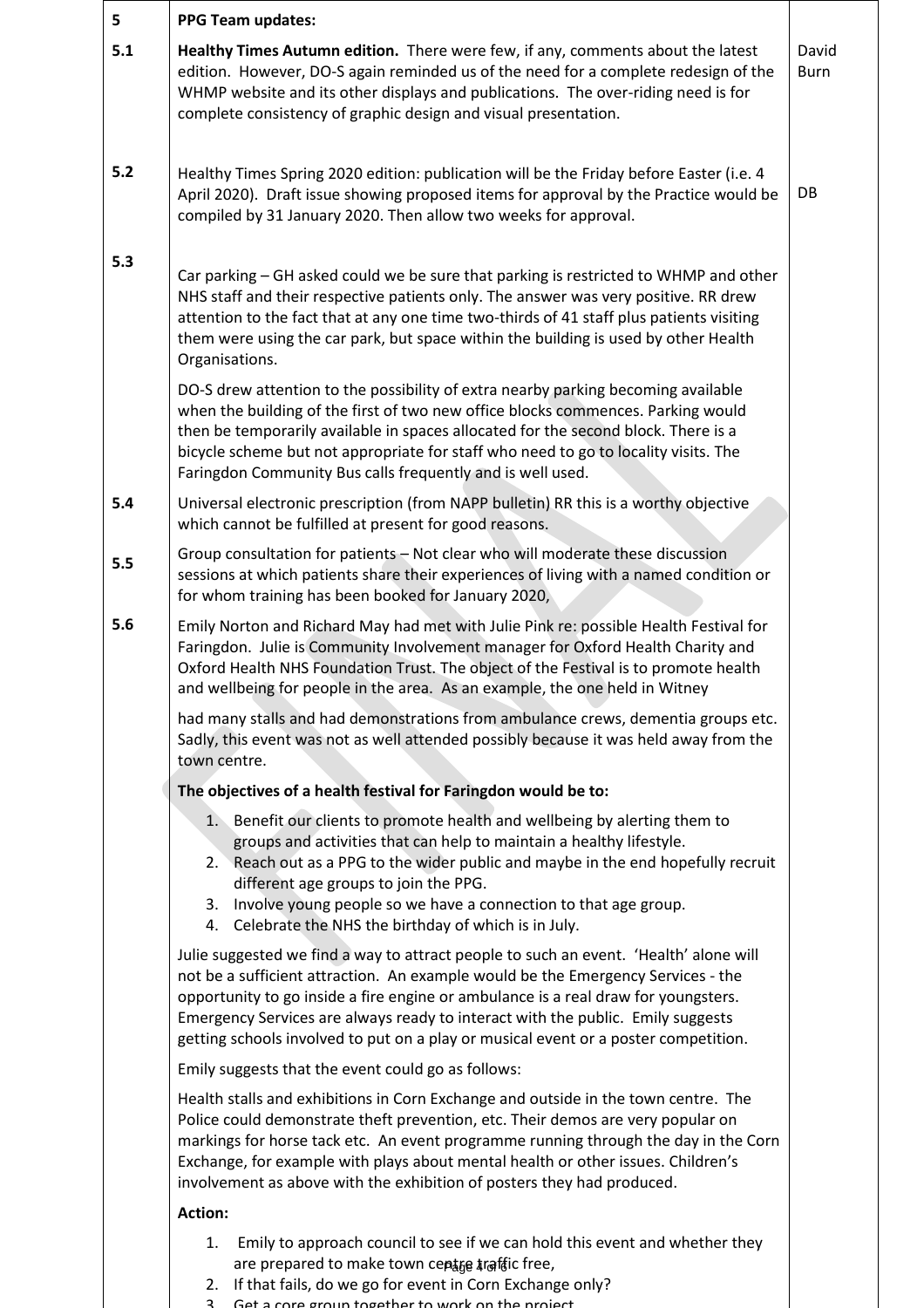| 6.  | <b>AOB</b>                                                                                                                                                                                                                                                                                                                                                                                                                             |  |
|-----|----------------------------------------------------------------------------------------------------------------------------------------------------------------------------------------------------------------------------------------------------------------------------------------------------------------------------------------------------------------------------------------------------------------------------------------|--|
| 6.1 | <b>OWN Meeting:</b> As an example of the usefulness to him of the OWN event, GH said<br>that he had met a lady who told him about a possible source of financial help for a<br>twice- weekly community event in the Village Hall, where he lives. No doubt, many<br>similar instances of useful contacts would have been made by other attendees at the<br>event, relevant to their own communities.                                   |  |
| 6.2 | GW: Although OCCG has ceased its funding of SWOLF, it is possible that some of its<br>members may continue to meet on an ad hoc basis, yet to be worked out.                                                                                                                                                                                                                                                                           |  |
| 6.3 | In reply to a question about the apparent absence of a receptionist at WHMP<br>sometimes, RR said that at less busy times, the receptionist was sorting through a<br>stack of electronically transmitted letters which had arrived following restoration of<br>the previously failed flow of them from the JR Hospital. These letters needed to be<br>sorted, added to patient records and the GPs concerned advised of their arrival. |  |
| 6.4 | GW: It is difficult to get into Patient Access by mobile phone. RR explained that<br>although PA is supposed to be linked to Emis it is independently owned the link does<br>not always work well.                                                                                                                                                                                                                                     |  |
| 6.5 | DD asked if there was a library service, which the Practice used. DO-S said Oxford<br>Health had a Library Service. DD asked if the NAPP bulletins could be added to it.                                                                                                                                                                                                                                                               |  |
| 6.6 | SB said Botley Practice was likely to start a Triage appointment making system soon.                                                                                                                                                                                                                                                                                                                                                   |  |
| 6.7 | GH thanked SB, AM, and GN for attending the meeting and for their contributions.<br>They expressed thanks to the WHMP PPG for the welcome they had received and said<br>they were impressed by what they had heard and learnt while with us.                                                                                                                                                                                           |  |
| 7.1 | Next Meeting dates in 2020: Tuesdays, 03 March, 02 June, 01 September, and 01<br>December.                                                                                                                                                                                                                                                                                                                                             |  |
|     | The Meeting was closed by the Chair, at 9:00 pm.                                                                                                                                                                                                                                                                                                                                                                                       |  |

#### **Circulation:**

To all members of WHMP PPG, to Sarah Oliver, and to Sylvia Buckingham, Ann Martin and Grant Nightingale of the Botley PPG

### **PPG who does what**

| . . <del>w</del> w www |                                                                |  |
|------------------------|----------------------------------------------------------------|--|
| David Burn             | Honorary Newsletter Editor, Publicity, Electronic notice board |  |
| Kaye-Frances Byers     | Watching brief, Waiting Room notice boards (printed material)  |  |